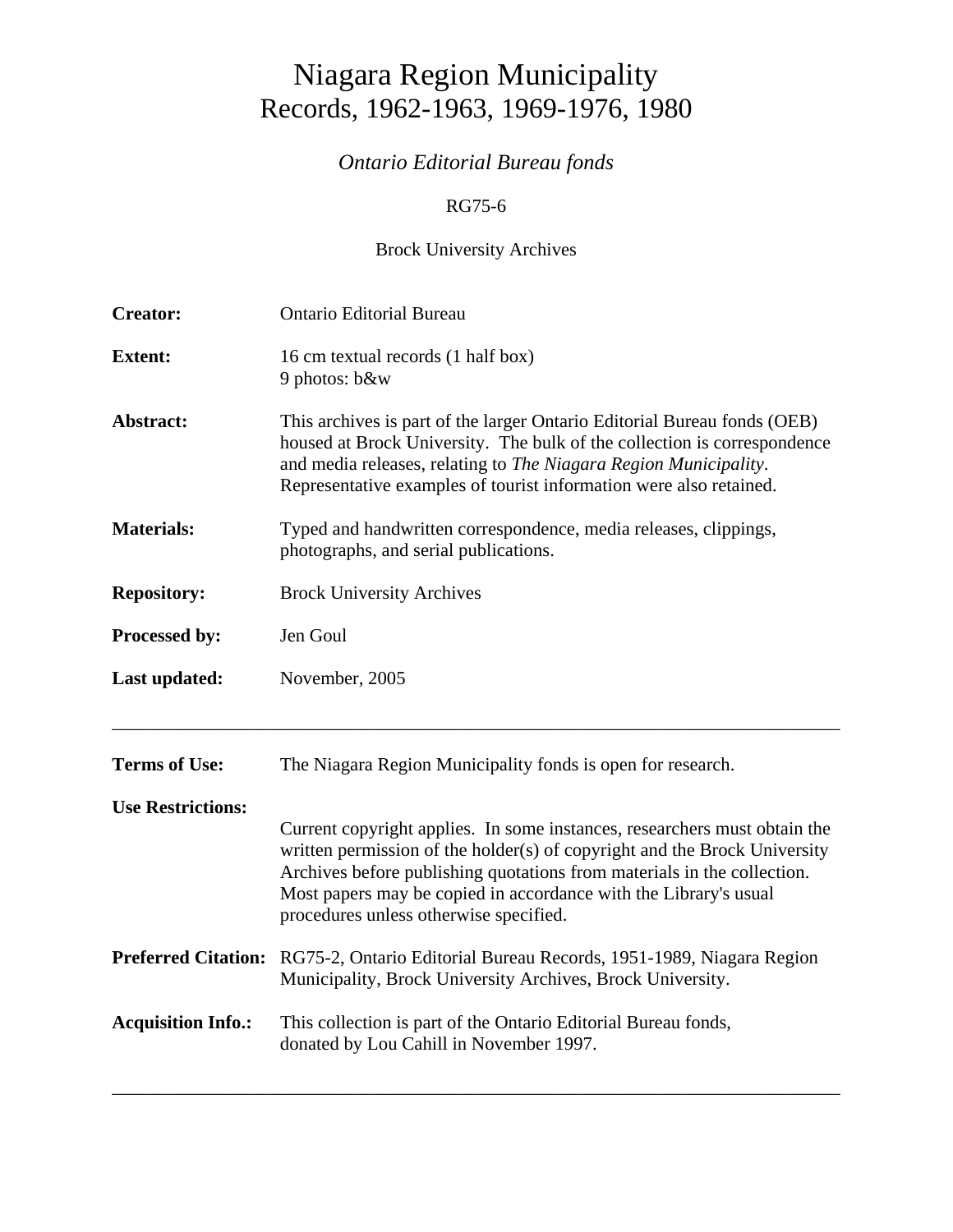#### **Administrative History:**

 The Niagara Region at one point consisted of 26 municipalities. From 1965 to 1975 the local governments underwent a considerable reformation, slowly consolidating these municipalities. In 1963 the Peninsula Municipal Committee on Urban and Regional Research was created. The Mayo Report was completed in 1966, by Dr. Henry Mayo and presented to the Honourable J. W. Spooner, the Ontario Minister of Municipal Affairs. The report recommended the creation of the Regional Municipality of Niagara. This recommendation amalgamated many of the county governments that had been in place since 1867, replacing them with regional governments.

 The Regional Municipality of Niagara Act was enacted by the Provincial legislature on June 26, 1969. January 1970, twenty-six municipalities and two counties were consolidated into 12 regional governments. Niagara Regional Municipality's Council is made up of five cities, five towns and two townships. By 1971 the police forces had combined to create a single force, simply called the Niagara Regional Police Services. The purpose of this merge was to act as a joint bargaining committee. In 2001 the population of the 715 square miles of the Niagara region was  $410,574<sup>1</sup>$ .

<sup>1</sup> Stats Canada 2001

<http://www.regional.niagara.on.ca/living/region/history.aspx> retrieved: November 8, 2005. <http://www.nrpa.on.ca/history.asp> retrieved: November 10, 2005

#### **Scope and Content:**

Fonds contains materials related to the Niagara Region Municipality, its formation and growth from the early 1960s to the 1980s. The majority of the collection consists of correspondence and media releases. Most duplicates were removed as were any publications already in Special Collections, these are listed under separated materials. The collection was kept in its original order, except that clippings were removed from general correspondence and filed separately. Within a series folders are arranged alphabetically and within folders they are arranged chronologically.

**Organization:** The records were arranged into two series:

Series I, Correspondence, 1963, 1969-1976, 1980 Series II, Public Relations, 1962-1963, 1969-1971, 1973-1976

\_\_\_\_\_\_\_\_\_\_\_\_\_\_\_\_\_\_\_\_\_\_\_\_\_\_\_\_\_\_\_\_\_\_\_\_\_\_\_\_\_\_\_\_\_\_\_\_\_\_\_\_\_\_\_\_\_\_\_\_\_\_\_\_\_\_\_\_\_\_\_\_\_\_\_\_\_\_

\_\_\_\_\_\_\_\_\_\_\_\_\_\_\_\_\_\_\_\_\_\_\_\_\_\_\_\_\_\_\_\_\_\_\_\_\_\_\_\_\_\_\_\_\_\_\_\_\_\_\_\_\_\_\_\_\_\_\_\_\_\_\_\_\_\_\_\_\_\_\_\_\_\_\_\_\_\_

\_\_\_\_\_\_\_\_\_\_\_\_\_\_\_\_\_\_\_\_\_\_\_\_\_\_\_\_\_\_\_\_\_\_\_\_\_\_\_\_\_\_\_\_\_\_\_\_\_\_\_\_\_\_\_\_\_\_\_\_\_\_\_\_\_\_\_\_\_\_\_\_\_\_\_\_\_\_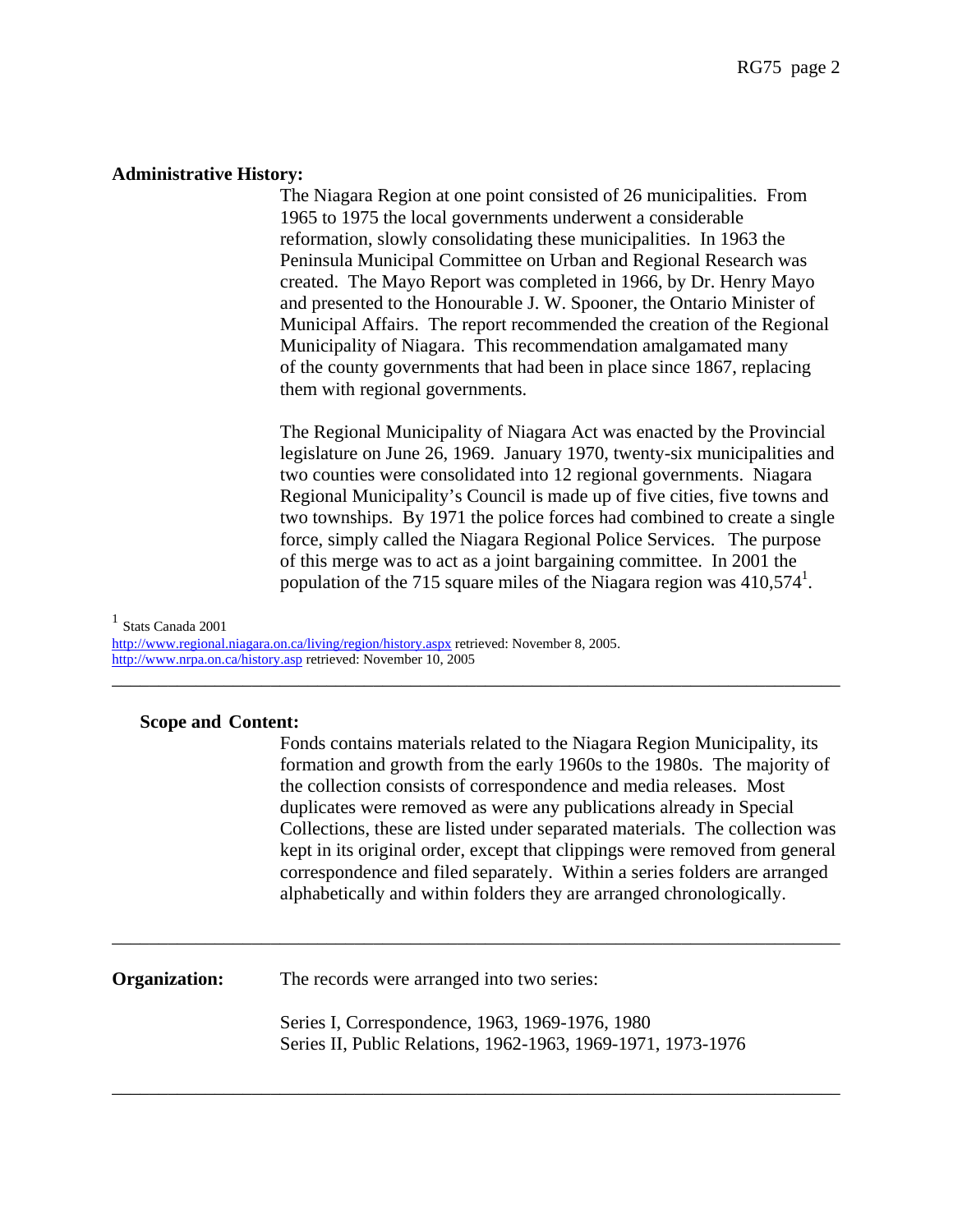| <b>Inventory:</b> | Correspondence, 1963, 1969-1976, 1980<br><b>Series I.</b>                                                                                                    |  |  |
|-------------------|--------------------------------------------------------------------------------------------------------------------------------------------------------------|--|--|
| $1.1 - 1.1.6$     | Correspondence, 1969-1976; includes Niagara Regional Exhibition, Hon.<br>Robert Welch, Annual Report: The Welland Development Committee,<br>meeting minutes. |  |  |
| 1.7               | Niagara Regional Development Association, 1963; includes reports and<br>minutes.                                                                             |  |  |
| $1.8 - 1.9$       | Reports, 1974, 1980; includes Feasibility and Planning Study: Niagara<br>Regional Exhibition, Niagara Regional Health Unit.                                  |  |  |
|                   | Series II.<br>Public Relations, 1962-1963, 1969-1971, 1973-1976                                                                                              |  |  |
| 1.10              | Clippings, 1962, 1970-1971, 1973, 1975                                                                                                                       |  |  |
| 1.11-1.17         | Media Releases, 1962-1963, 1969-1971, 1974-1976; includes the Trans-<br>Canada Hell Drivers.                                                                 |  |  |

| <b>Added Entries:</b>  |     |                                                                 |
|------------------------|-----|-----------------------------------------------------------------|
|                        | 600 | Cahill, Lou                                                     |
|                        | 600 | Campbell, John                                                  |
|                        | 600 | Mayo, Henry Dr.                                                 |
|                        | 600 | Spooner, J.W.                                                   |
| <b>Subject Access:</b> | 650 | Local government -- Ontario.                                    |
|                        | 650 | Niagara (Ont. : Regional municipality)                          |
|                        | 650 | Regional planning -- Ontario -- Niagara (Regional municipality) |
|                        |     |                                                                 |

\_\_\_\_\_\_\_\_\_\_\_\_\_\_\_\_\_\_\_\_\_\_\_\_\_\_\_\_\_\_\_\_\_\_\_\_\_\_\_\_\_\_\_\_\_\_\_\_\_\_\_\_\_\_\_\_\_\_\_\_\_\_\_\_\_\_\_\_\_\_\_\_\_\_\_\_\_

\_\_\_\_\_\_\_\_\_\_\_\_\_\_\_\_\_\_\_\_\_\_\_\_\_\_\_\_\_\_\_\_\_\_\_\_\_\_\_\_\_\_\_\_\_\_\_\_\_\_\_\_\_\_\_\_\_\_\_\_\_\_\_\_\_\_\_\_\_\_\_\_\_\_\_\_\_\_

#### **Related O.E.B. Collections:**

 Brock University 1962-1989 [City of ] St. Catharines 1952-1983 County of Lincoln 1956-1969 Inside Canada Public Relations Company 1951-1987 Niagara Falls Visitor Convention Bureau 1981 Niagara Grape and Wine Festival 1964-1989 Niagara Parks Commission 1952-1975 Niagara Region Development Corporation 1983-1989 Niagara Region (Municipality) 1969-1975 Welch, Robert S.K. 1972-1986 Welland County 1952